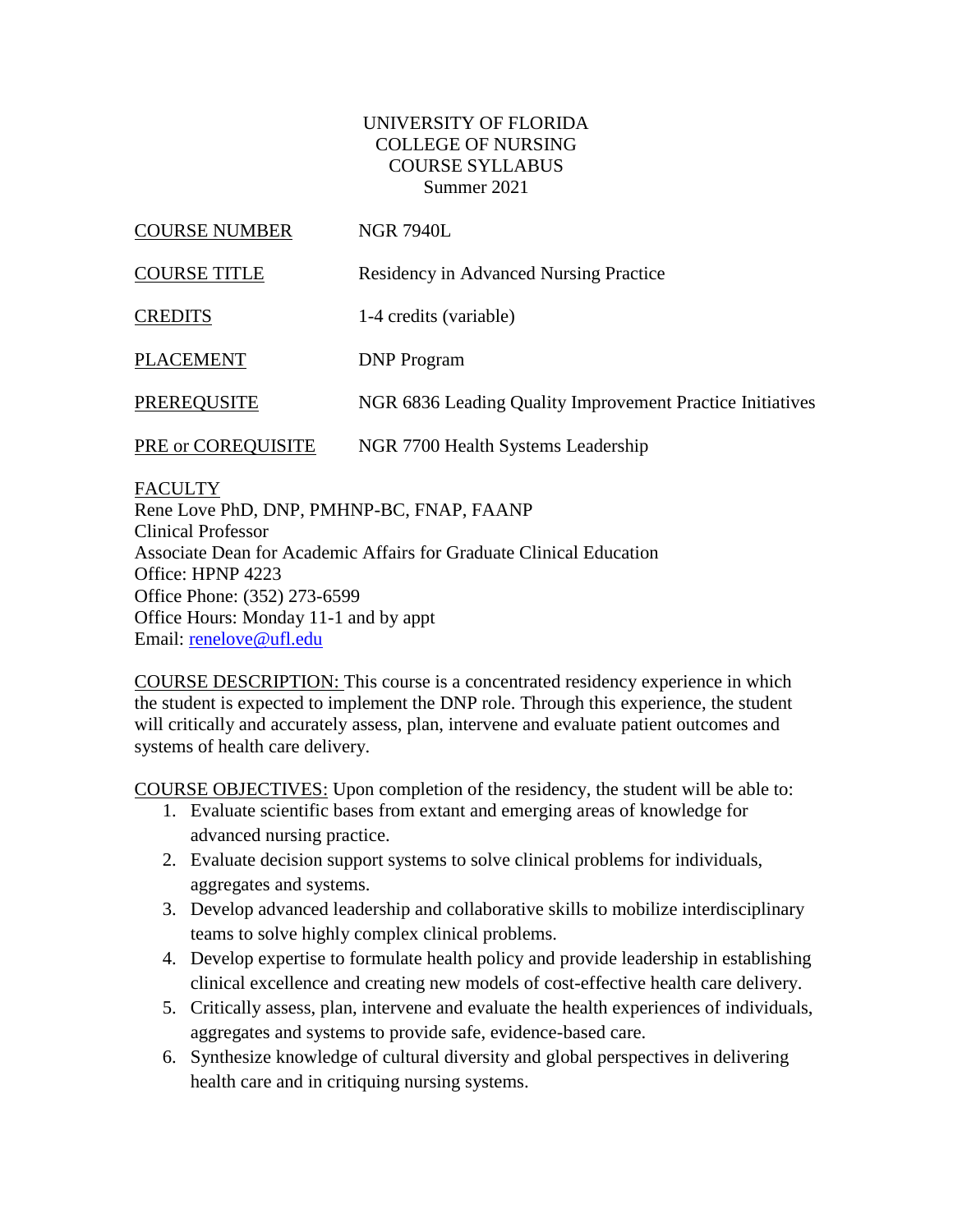### CLINICAL SCHEDULE

E-Learning in Canvas is the course management system that you will use for this course. E-Learning in Canvas is accessed by using your Gatorlink account name and password at [http://elearning.ufl.edu/.](http://elearning.ufl.edu/) There are several tutorials and student help links on the E-Learning login site. If you have technical questions call the UF Computer Help Desk at 352-392-HELP or send email to [helpdesk@ufl.edu.](mailto:helpdesk@ufl.edu)

It is important that you regularly check your Gatorlink account email for College and University wide information and the course E-Learning site for announcements and notifications. Course websites are generally made available on the Friday before the first day of classes.

#### TEACHING METHODS

Supervised residency

#### LEARNING ACTIVITIES

Develop residency goals related to DNP essentials and list measurable activities that will achieve these goals for approval by course facilitator

Maintain log of residency activities

Maintain a reflective journal related to residency activities and attainment of DNP competencies.

Ongoing self-evaluation related to accomplishing the DNP essentials.

#### CLINICAL EVALUATION

Achievement of individualized learning activities.

Clinical experience will be evaluated through, verbal communication with the student, written logs and reflections, and agency supervisor reports using an individualized College of Nursing Residency Evaluation Form. Faculty members reserve the right to alter residency experiences, including removal from client care areas, of any student, to maintain patient safety and to provide instructional experiences to support student learning.

Evaluation will be based on achievement of course and program objectives. A rating of Satisfactory represents satisfactory performance and a rating of Unsatisfactory represents unsatisfactory performance. The student must achieve a rating of Satisfactory in each area by completion of the semester in order to achieve a passing grade for the course. A rating of less than satisfactory in any of the areas at semester end will constitute a course grade of Unsatisfactory.

#### CLASS ATTENDANCE AND MAKE UP POLICY

Students are responsible for meeting all academic objectives as defined by the instructor. Absences count from the first class meeting. In general, acceptable reasons for absences from class include illness, serious family emergencies, special curricular requirements, military obligation, severe weather conditions, religious holidays, and participation in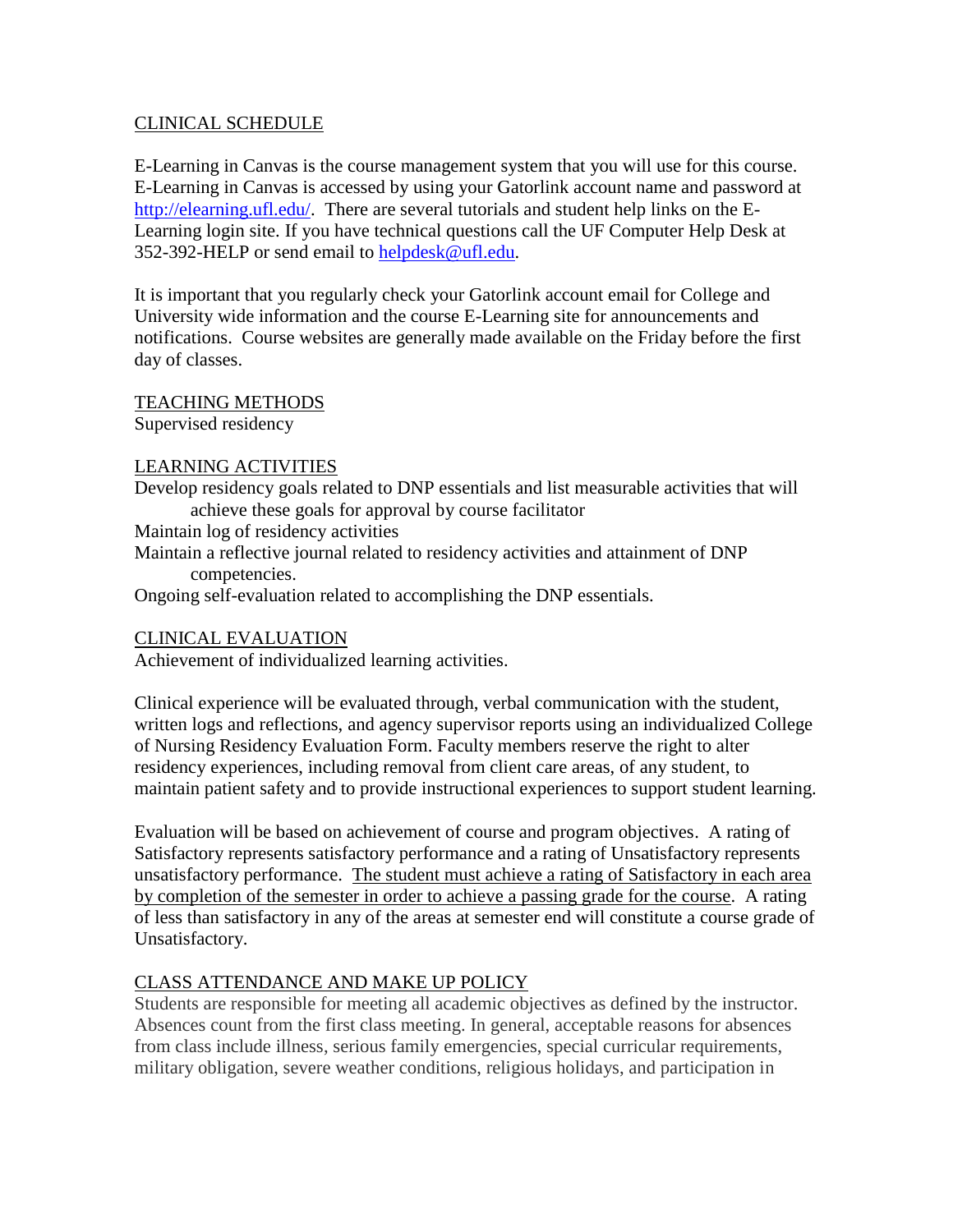official University activities. Absences from class for court-imposed legal obligations (e.g., jury duty or subpoena) must be excused. Other reasons also may be approved. Students may not attend classes unless they are registered officially or approved to audit with evidence of having paid audit fees. After the end of drop/add, the Office of the University Registrar provides official class rolls/addenda to instructors. Students who do not attend at least one of the first 2 class meetings of a course or laboratory in which they are registered and who have not contacted the academic unit to indicate their intent may be dropped from the course. **Students must not assume that they will automatically be dropped if they fail to attend the first few days of class.** The academic unit will notify students dropped from courses or laboratories by posting a notice in the academic unit office. Students may request reinstatement on a space-available basis if documented evidence is presented. The University recognizes the right of the individual professor to make attendance mandatory. After due warning, professors may prohibit further attendance and then assign a failing grade for excessive absences. Students who have registration changes, at any time during the semester, should verify their registrations before the last day of class of the term. Retroactive drop/add or other registration changes will not be permitted.

Requirements for class attendance and make-up exams, assignments, and other work in this course are consistent with university policies that can be found at: <https://catalog.ufl.edu/graduate/regulations/#text>

### GRADING SCALE

- S Satisfactory
- U Unsatisfactory

For more information on grades and grading policies, please refer to University's grading policies:<https://catalog.ufl.edu/graduate/regulations/>

#### COURSE EVALUATION

Students are expected to provide professional and respectful feedback on the quality of instruction in this course by completing course evaluations online via GatorEvals. Guidance on how to give feedback in a professional and respectful manner is available at [https://gatorevals.aa.ufl.edu/students/.](https://gatorevals.aa.ufl.edu/students/) Students will be notified when the evaluation period opens, and can complete evaluations through the email they receive from GatorEvals, in their Canvas course menu under GatorEvals, or via [https://ufl.bluera.com/ufl/.](https://ufl.bluera.com/ufl/) Summaries of course evaluation results are available to students at [https://gatorevals.aa.ufl.edu/public](https://gatorevals.aa.ufl.edu/public-results/)[results/.](https://gatorevals.aa.ufl.edu/public-results/)

# ACCOMMODATIONS DUE TO DISABILITY

Students with disabilities requesting accommodations should first register with the Disability Resource Center (352-392-8565,<https://disability.ufl.edu/> ) by providing appropriate documentation. Once registered, students will receive an accommodation letter which must be presented to the instructor when requesting accommodation. Students with disabilities should follow this procedure as early as possible in the semester.